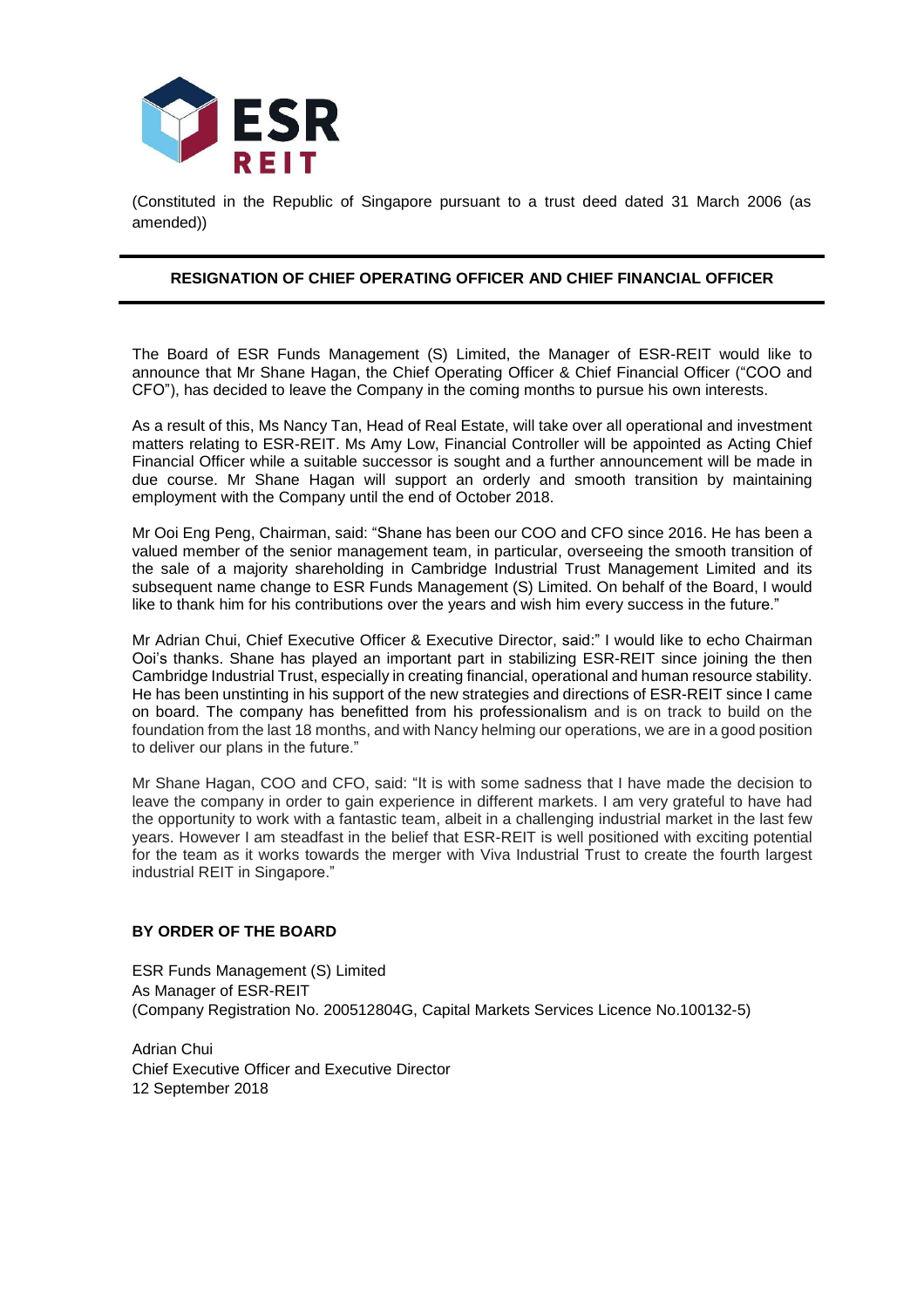For further enquiries, please contact:

**ESR Funds Management (S) Limited** Cheryl Lim Marketing Communications Manager Tel: +65 6222 3339 [cheryl.lim@esr-reit.com.sg](mailto:cheryl.lim@esr-reit.com.sg)

## **About ESR-REIT**

ESR-REIT has been listed on the Singapore Exchange Securities Trading Limited since 25 July 2006.

ESR-REIT invests in quality income-producing industrial properties and as at 30 June 2018 has a diversified portfolio of 47 properties located across Singapore, with a total gross floor area of approximately 9.7 million sq ft and a property value of S\$1.65 billion<sup>1</sup> . The properties are in the following business sectors: General Industrial, Light Industrial, Logistics/Warehouse, Hi-Specs Industrial, and Business Park, and are located close to major transportation hubs and key industrial zones island-wide.

The Manager's objective is to provide Unitholders with a stable and secure income stream through the successful implementation of the following strategies:

- Acquisition of value-enhancing properties;
- Pro-active asset management:
- Divestment of non-core properties; and
- Prudent capital and risk management.

ESR Funds Management (S) Limited, the Manager of ESR-REIT, is owned by two stakeholders, namely, ESR Cayman Limited ("ESR") (indirectly c.80 percent) and Mitsui & Co., Ltd ("Mitsui") (20 percent):

- ESR is a leading pure-play pan-Asia logistics real estate developer, owner, and operator focused on the key metropolitan areas most closely tied with consumption and global trade. Cofounded by senior management and Warburg Pincus, ESR is backed by some of the world's preeminent investors including APG, CPPIB, Goldman Sachs, PGGM, Ping An and SK Holdings. The ESR platform represents one of the largest in the Asia-Pacific region with assets under management (AUM) of US\$12 billion, and over 10 million square metres of projects owned and under development across China, Japan, Singapore, South Korea and India. The company also runs capital and fund management offices in Hong Kong and Singapore.
- Mitsui is one of the largest corporate conglomerates in Japan and listed on the Tokyo Stock Exchange. It is one of the largest publicly traded companies in the world. Mitsui also developed the Japan Logistics Fund Inc., a publicly listed REIT in Japan dedicated to investing in distribution facilities.

For further information on ESR-REIT, please visit www.esr-reit.com.sg

<sup>&</sup>lt;u>.</u> 1 Includes valuation of of 7000 Ang Mo Kio Avenue 5 on a 100% basis, of which ESR-REIT has 80% economic interest.